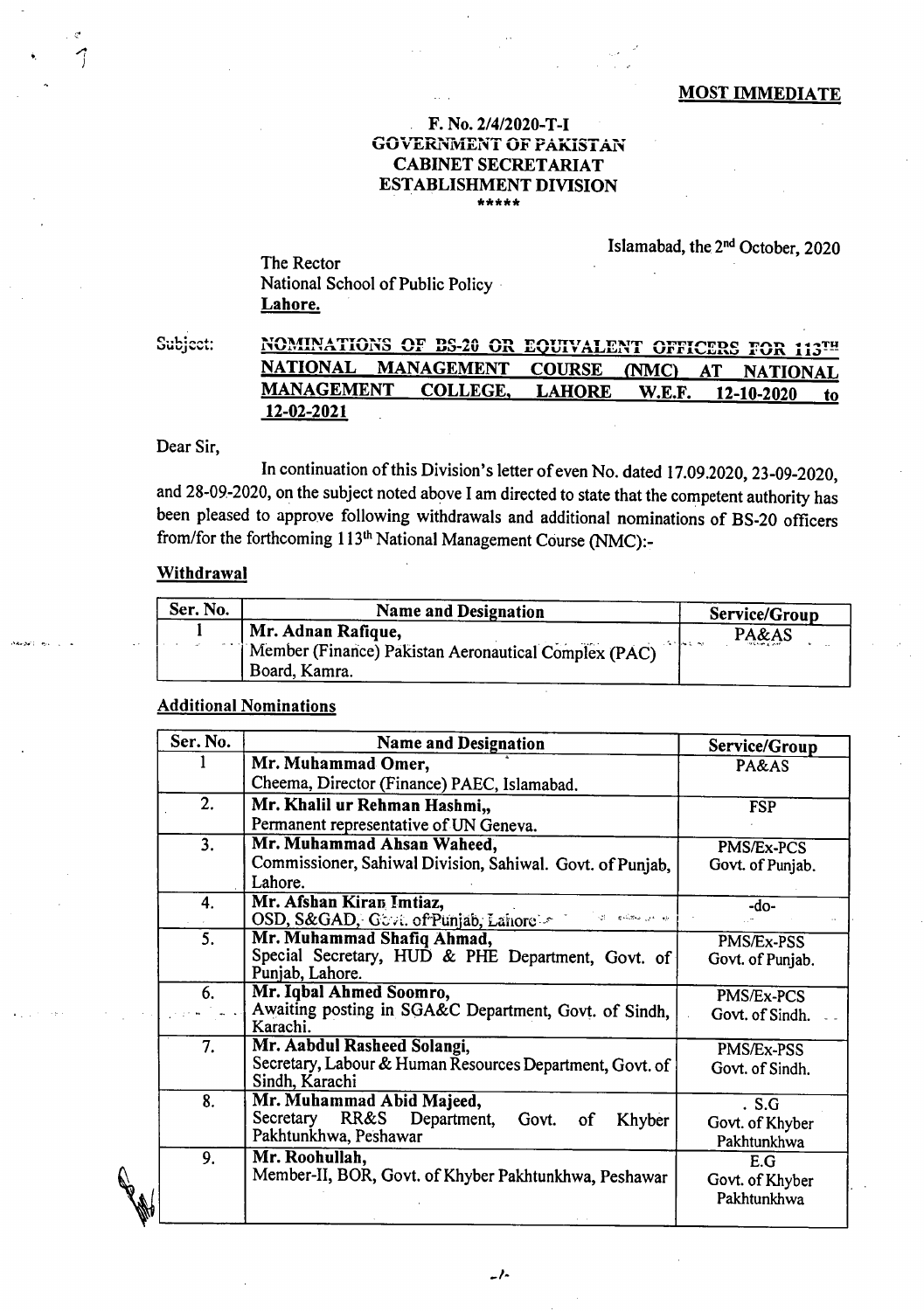| 10. | Mr. Muhammad Hashim,<br>Temporary Member Chief Minister Inspection Team,<br>Balochistan, Quetta. | (BCS)<br>Govt. of<br>Balochistan |
|-----|--------------------------------------------------------------------------------------------------|----------------------------------|
| 11. | Mr. Dostain Khan Jamaldini,<br>Secretary Health Department, Balochistan, Quetta.                 | (BSS)<br>Govt. of<br>Balochistan |

 $2.$ The course will be commencing w.e.f **12-10-2020.** The nominated officers may report to National School of Public Policy, Lahore (NSPP) on 8 & 9 February, 2020. The above nominations are subject to provision of latest Annual Medical Examination Reports to be submitted to **NSPP**.

The course fee is Rs. 1,000,000/- per participant which covers the boarding and  $3.$ lodging expenses at the National Management College Hostel and expenses on mandatory inland/foreign study tour. The payment of course fee in respect of officers of occupational groups and ex-cadre officers of all Ministries/Divisions and their attached departments will be made by the Establishment Division while in case of officers of the Provincial Governments and autonomous bodies/organizations etc. nominated for the course shall be arranged by their respective Government/Organization to the Director General, NIM concerned through Bank draft/ cross cheque / pay order at the time of joining the course by the officer concerned or as early as possible.

It has been decided by the NSPP that the course will be conducted mostly in the online 4. mode. Only those activities that can be safely organized through physical presence on campus will be conducted in the conventional mode. Details relating to the delivery of these courses will be shared by NSPP later on.

As per the Prime Minister's directive, issued vide this Division's DO letter No.5/11/2000- 5. T-II/T-I dated 10-06-2014 and this Division's OM No. No.5/11/2000-T-IIJT-I dated 11-07-2019, all Ministries/Divisions/ Departments are bound to relieve the officers on their selection for training course without fail. The Ministries/ Divisions / Departments shall make stop-gap arrangements, as the nominated officers are not required to attend their offices while undergoing training. Non-compliance of the directions of the Prime Minister shall tantamount disciplinary proceedings under the Government Servants (E&D) Rules, 1973.

 $\mathbf{A}$ lia Asad) Deputy, Secretary  $(T-1)$ Tele 051-9103495

-or

Copy to:-

- 1. The Secretary, President's Secretariat (Public), Islamabad.
- 2. The Secretary to the Prime Minister, Prime Minister's Office, Islamabad.
- 3. The Secretary, Ministry of Foreign Affairs, Islamabad.
- 4. All the Chief Secretaries Punjab, Sindh, Khyber Pakhtunkhwa and Balochistan, Lahore, Karachi, Peshawar and Quetta.
- 5. All the Secretaries (Services) Punjab, Sindh, Khyber Pakhtunkhwa and Balochistan, Lahore, Karachi, Peshawar and Quetta.
- All Joint Secretaries, Establishment Division, Islamabad.
- All concerned officers.
- The DG/CI, National Management College, Lahore.
- 9. Director (PD), Establishment Division, Islamabad.
- 10. Director (IT), Establishment Division, Islamabad.